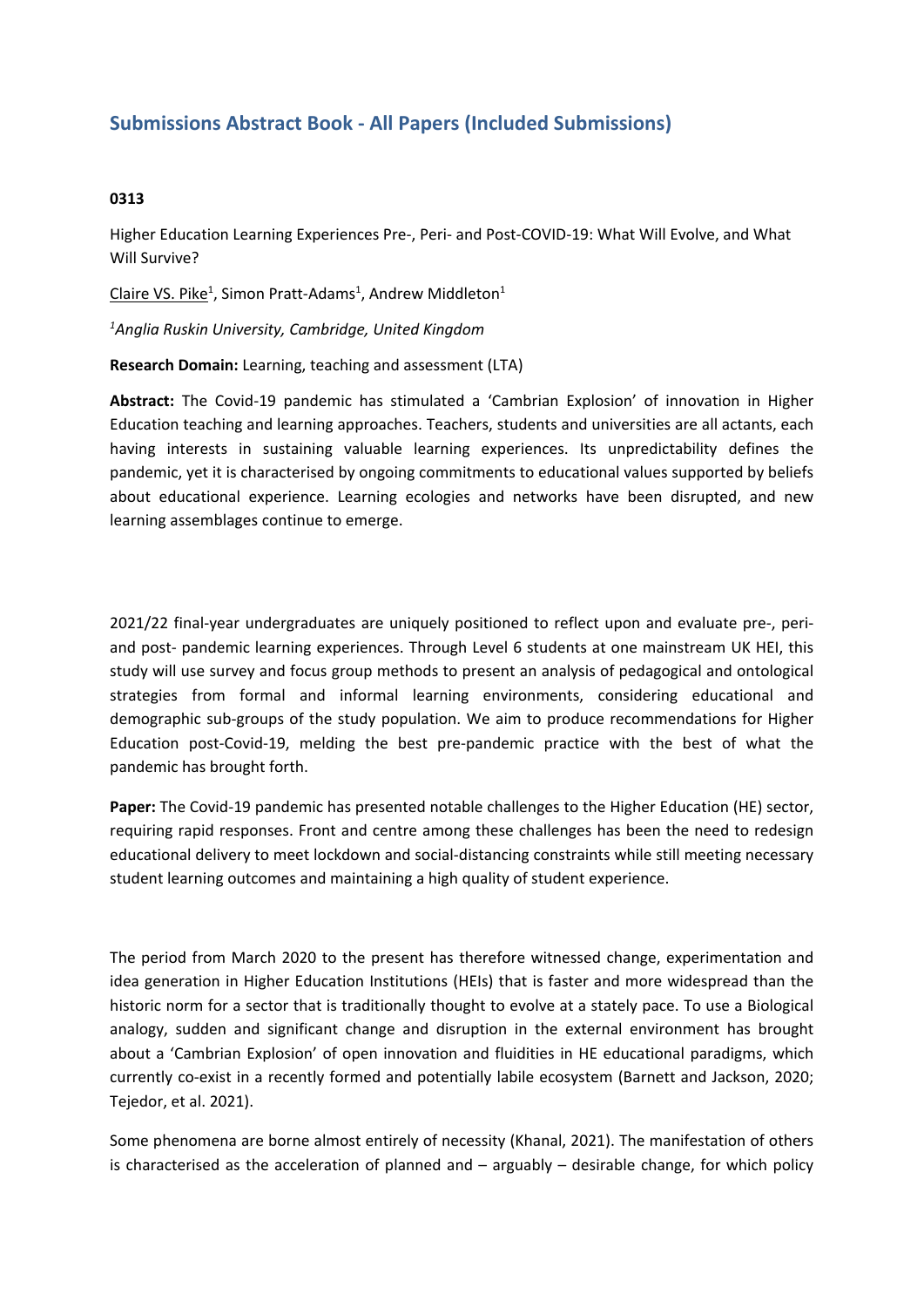was already set (Coonan and Pratt-Adams, 2018). Emerging from the Covid-19 pandemic is therefore <sup>a</sup> time of rich, rapid reflection and evaluation, as policymakers seek to restore the best of pre-Covid HE, blended with the best of those educational approaches that have evolved by virtue of pandemic pressures.

Students undertaking the final year of their degrees in 2021/22 will have experienced HE in three sets of circumstances: a.) pre-pandemic, b.) peri-pandemic, and c.) emergent from the pandemic. This cohort is therefore singularly positioned to compare meaningfully and offer feedback upon the range of current educational approaches, networked communication and knowledge flows, and transitional pedagogies proliferated by Covid-19 in <sup>a</sup> way that earlier and later cohorts will not be able (Castells, 1998; Tejedor et al. 2021). This study seeks to capture the ontological reflections and wisdom from this rare, time-limited group (Colomer et al., 2013), toward recommendations for the future of HE.

Participants will be Level 6 students at Anglia Ruskin University. Where on-campus educational provision was permitted during Covid-19, students each had the choice to study in blended-learning mode or in online-only mode.

We aim to capture as much diversity as possible among our participants, and draw categorisations within our overall study population. While it will not be possible to remove heterogeneity from proposed sub-groups completely, we propose to analyse responses by:

- Personal characteristics of participants;
- Subject discipline group;
- Full-/part-time study status;
- Choice of study mode during Covid-19.

We expect that analysis by these groupings will yield valuable insight into the breadth of experiences, engagement and expectations across disciplines and learning environments (Siemens, 2008; Middleton, 2018). It will also illuminate the advantages and disadvantages experienced by students in different demographic groups. These findings will strengthen the study's potential impact by providing <sup>a</sup> basis upon which to recommend approaches towards reimagined, innovative learning experiences and spaces that do not exacerbate increasing inequalities in accessing educational opportunities for 'Generation Covid' (Major, Eyles and Machin, 2020).

## **Objectives:**

- 1. Gather and understand reflections of 2021/22 ARU Level 6 students on their learning experiences throughout their undergraduate journey, including the evolution of their views and experiences throughout the 2021/22 academic year.
- 2. Explore and evaluate educational approaches that have been used before, during and after the Covid-19 pandemic, with respect to effectiveness for student learning, building positive learning communities and overall student satisfaction.
- 3. Investigate the effectiveness and value of different educational approaches for different subgroups within the study cohort, including intersectional considerations.
- 4. Produce recommendations for formal and informal educational approaches to be utilised in future HE, and disseminate to policymakers and stakeholders throughout UK HE.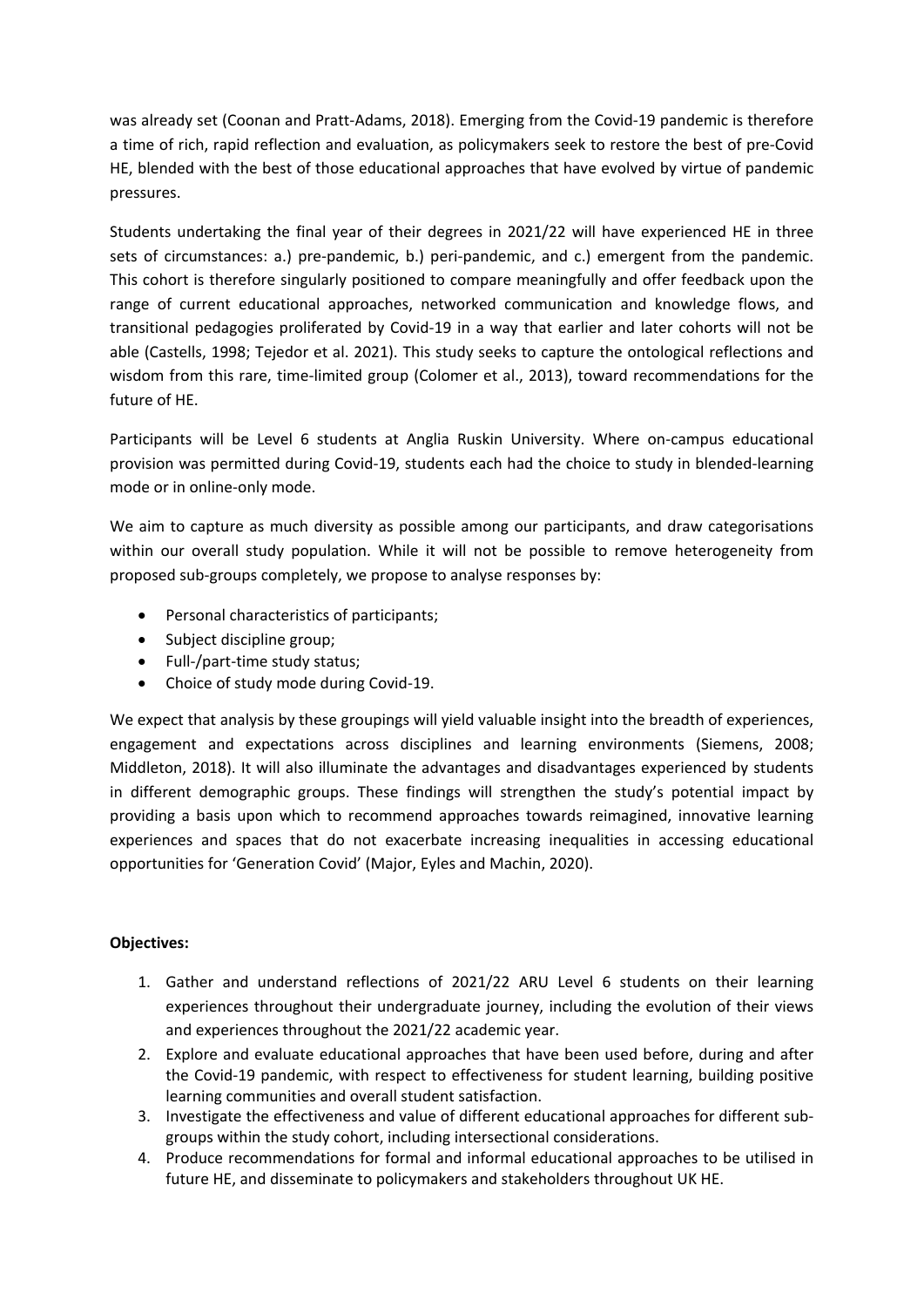## **Methodology:**

A mixed-methods study is proposed. Phase One will involve <sup>a</sup> survey distributed to all ARU 2021/22 Level 6 students, aiming at <sup>a</sup> 10-20% response rate.

Direct and multivariate quantitative analysis, plus qualitative analysis of free-text responses, will be conducted. Correlations and themes arising will form the basis of hypotheses about effectiveness/overall desirability of different formal and informal educational approaches. These hypotheses will be explored deeply in Phases Two and Three of the study, involving focus-group conversations.

Three five-person focus groups will be formed from survey participants who indicate willingness. Groups will meet once in students' first term of 2021/22 (Phase Two) and again toward the end of students' final term of 2021/22 (Phase Three). This longitudinal approach is intended to capture the richness of participants' reflections emerging from the pandemic and throughout their final year of study.

Semi-structured interview outlines for Phase Two will be created, drawing upon Phase One findings. Focus group data will be analysed thematically, particularly seeking contrasts and parallels between different participant subgroups.

Findings from Phase Two will inform and shape the interview outlines for Phase Three focus groups, together with particular emphasis on how participants' experiences have evolved during 2021/22.

**References:** Barnett, R. and Jackson, N., 2020. *Ecologies for learning and practice: emerging ideas, sightings, and possibilities.* Abingdon & New York: Routledge.

Castells, M., 1998. *The Rise of the Network Society*. Oxford: Blackwell.

Colomer, J., Pallisera, M., Fullana, J., Perez-Burriel, M. and Fernández, R., 2013. Reflective Learning in Higher Education: A Comparative Analysis. *Procedia - Social and Behavioral Sciences*. **93**:364-370.

Coonan, E. and Pratt-Adams, S., 2018. *Building higher education fit for the future: How higher education institutions are responding to the Industrial Strategy.* AdvanceHE/HEA.

Khanal, R., 2021. Crisis Pedagogy: Student Perceptions of Pedagogical Transition Amidst the COVID-19. *Pedagogical Research*, **6**(2). <https://doi.org/10.29333/pr/10826>.